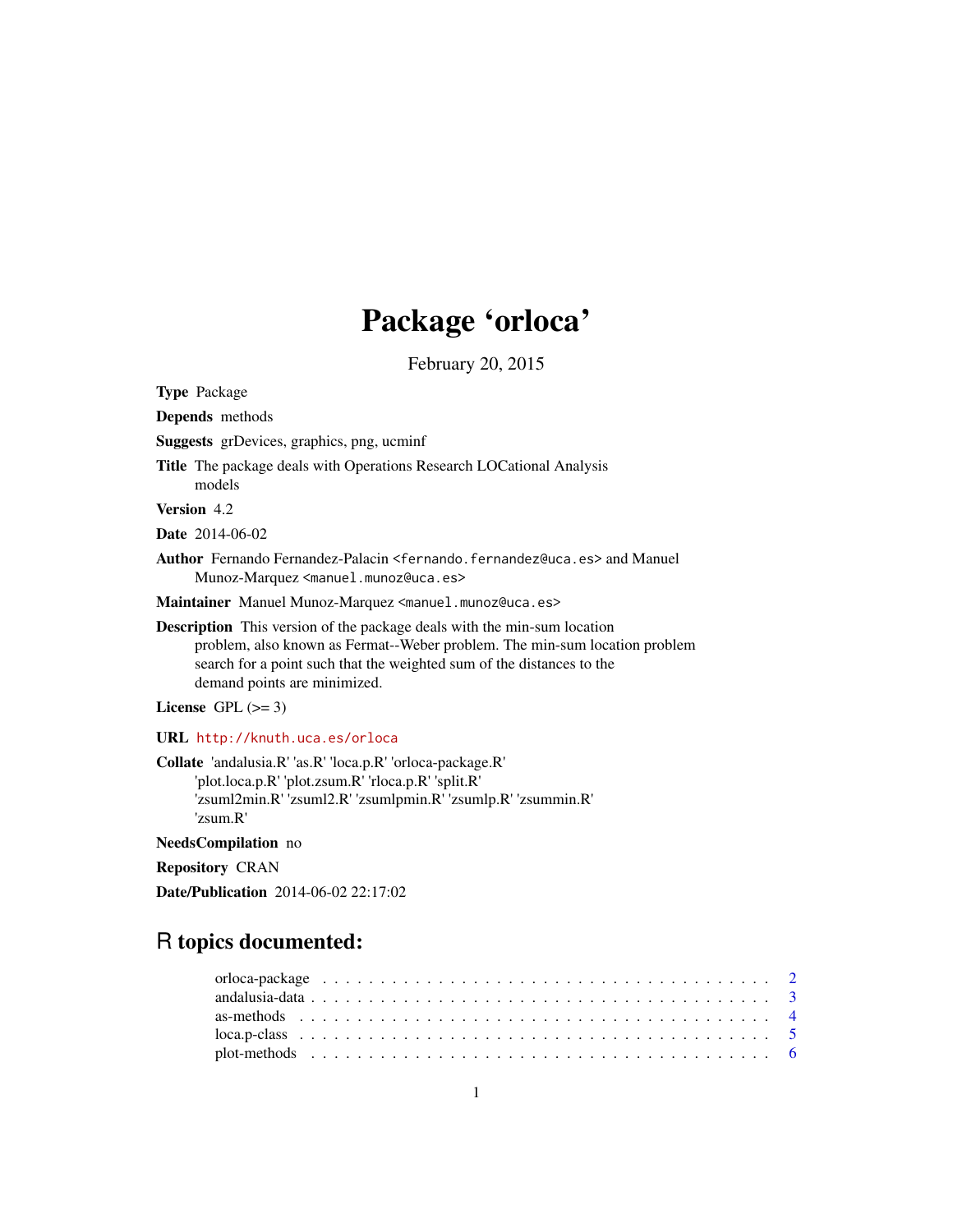# <span id="page-1-0"></span>2 orloca-package

| 16 |
|----|
|    |

<span id="page-1-1"></span>orloca-package *The package deals with Operations Research LOCational Analysis models*

#### Description

This version of the package deals with the min-sum location problem, also known as Fermat–Weber problem.

# Details

The min-sum location problem look for a point such that the weighted sum of the distances to the demand points are minimized.

Package: orloca Type: Package Version: 4.2 Date: 2014-06-02 License: GPL (>= 3)

The package provides a class (loca.p) that represents a location problem with a finite set of demand points over the plane. Also, it is possible to plot the points and the objective function. Such objective function is the total weighted distances travelled by all the customers to the service.

Non-planar location problems could be handle in future versions of the package.

For a demo, load the package with library(orloca), and use demo(orloca).

The package is ready for internationalization. The authors ask for translated version of the .mo file to include in the package.

#### Author(s)

Fernando Fernandez-Palacin <fernando.fernandez@uca.es> and Manuel Munoz-Marquez <manuel.munoz@uca.es> Mantainer: Manuel Munoz-Marquez <manuel.munoz@uca.es>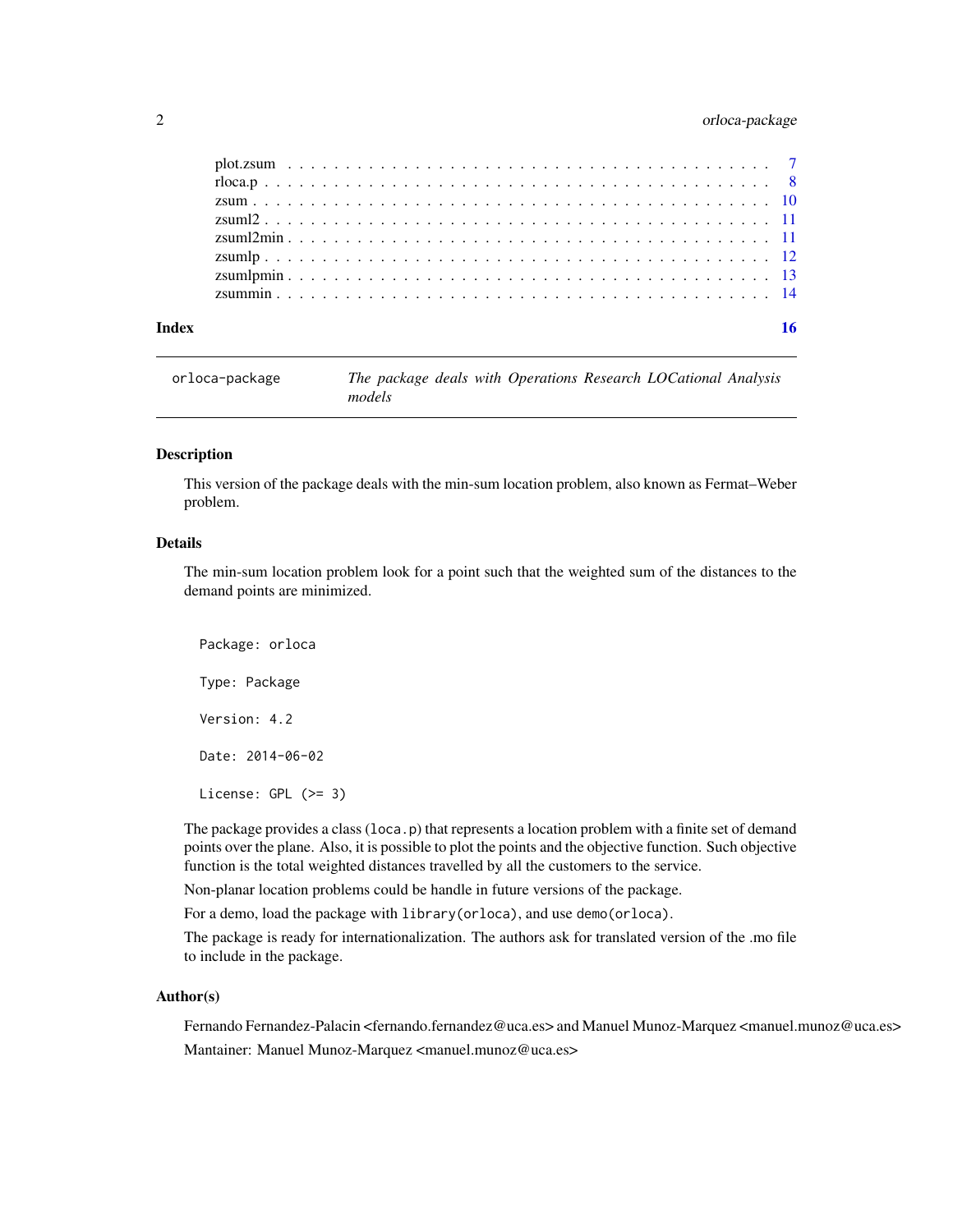# <span id="page-2-0"></span>andalusia-data 3

# References

[1] Love, R. F., Morris, J. G., Wesolowsky, G. O. *Facilities Location: Chapter 2: Introduction to Single-Facility Location*, 1988, North-Holland

[2] <http://knuth.uca.es/orloca>

# See Also

Para la version en espanol, instale el paquete orloca.es y consulte la ayuda sobre [orloca.es-package](#page-0-0). (For the spanish version, install the package orloca.es and see the help about [orloca.es-package](#page-0-0)).

#### Examples

```
# A new unweighted loca.p object
o \leq loca.p(x = c(-1, 1, 1, -1), y = c(-1, -1, 1, 1))# Compute the sum of distances to point (3, 4)
zsum(o, 3, 4)
# Compute the sum of distances to point (3, 4) using lp norm
zsum(o, 3, 4, lp=2.5)
# Solve the optimization problem
zsummin(o)
# Contour plot
contour(o)
# Make a demo of the package
demo(orloca)
```
andalusia-data *Cities of Andalusia*

#### Description

The 'andalusia' data frame has 12 rows and 4 columns, which are the geographical position of the main capital cities of andalusia.

#### Format

name: The name of the city or relative position label.

x: The x coordinate of points.

y: The y coordinate of points.

city: If yes the point is a city in other case is a limit.

#### Usage

data('andalusia')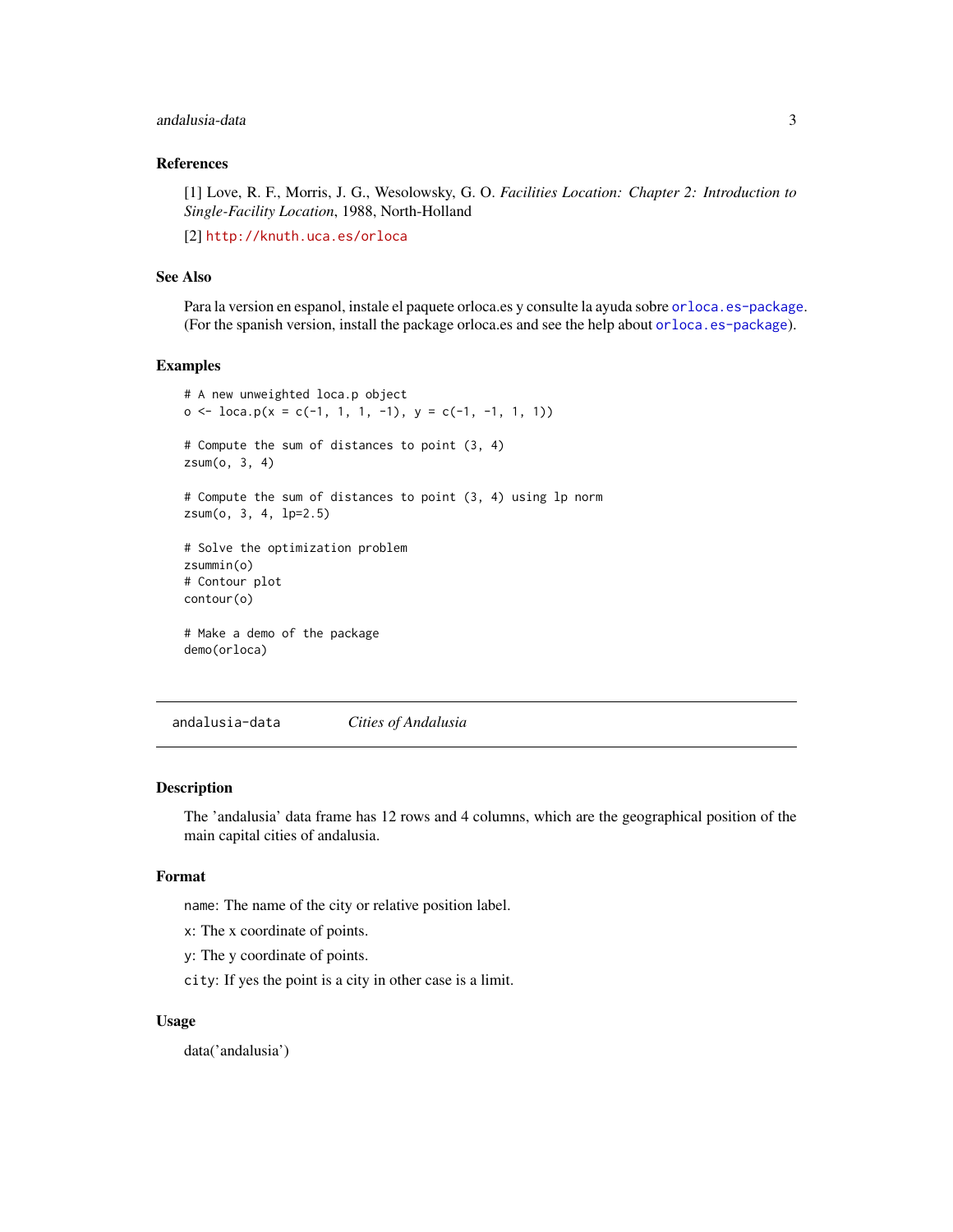#### <span id="page-3-0"></span>Source

The data are taken from wikipedia.

#### See Also

See also [orloca-package](#page-1-1).

as-methods *Conversions between loca.p class and some others*

#### Description

Methods to convert from and to loca.p class.

# Usage

```
## S3 method for class 'data.frame'
as.loca.p(x, \ldots)## S3 method for class 'matrix'
as.loca.p(x, \ldots)## S3 method for class 'loca.p'
as.data.frame(x, row.names = NULL, optional = FALSE, ...)
  ## S3 method for class 'loca.p'
as.matrix(x, \ldots)
```
#### Arguments

| $\mathsf{x}$ | is the object to convert to the new class object. |
|--------------|---------------------------------------------------|
| row.names    | Unused.                                           |
| optional     | Unused                                            |
|              | Other arguments, unused.                          |

## Details

NA's values are not allowed in any of the arguments.

The matrix to convert into loca.p must have at least two columns. The first column will be consider as the x coordinates, the second as the y coordinates, and the third (if given) as the values of w.

The data. frame to convert into  $loca.p$  must have at least an  $x$  column for  $x$  coordinates, and an  $y$ column for y coordinates. Optionally, it can have w column, as the values of w.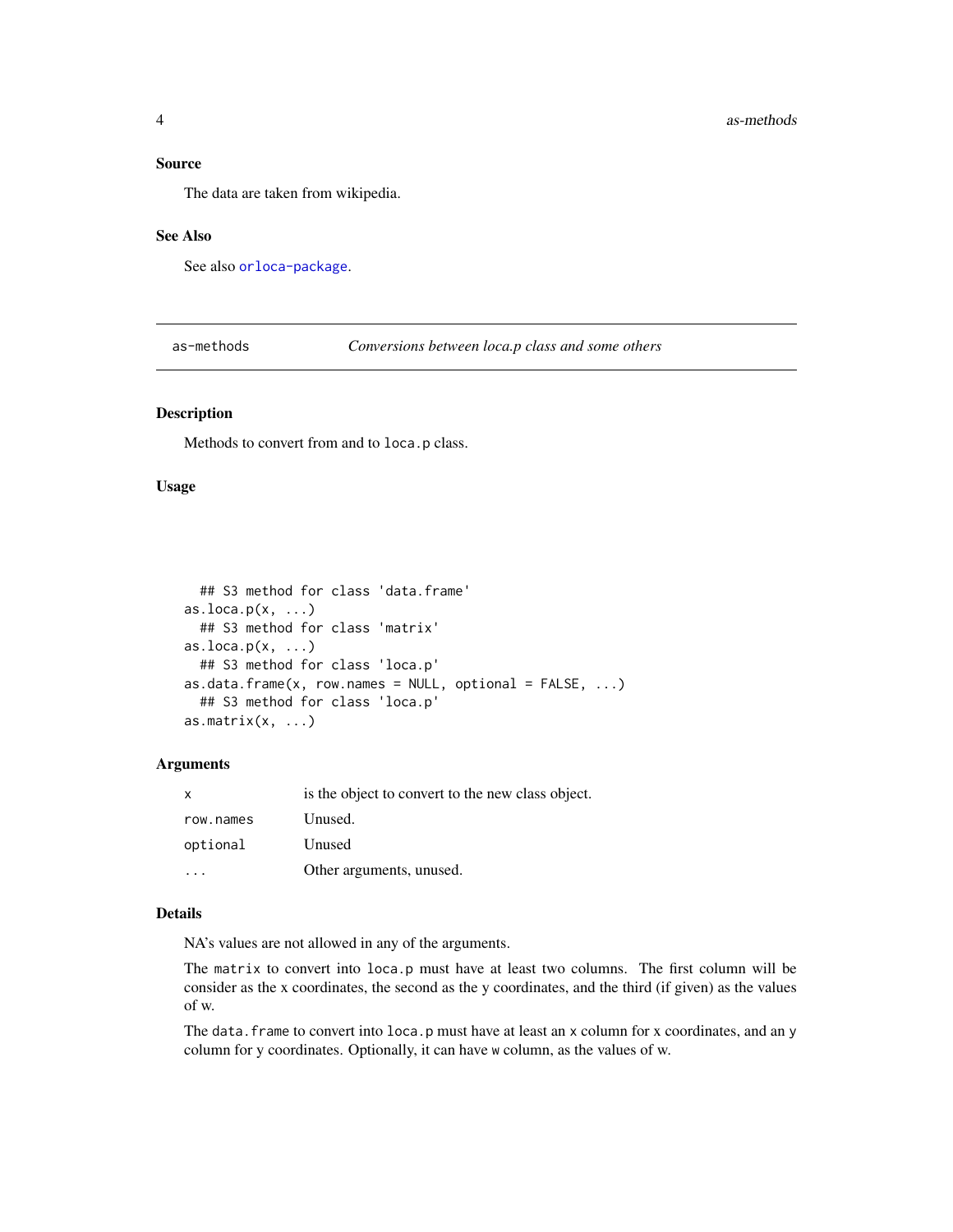<span id="page-4-0"></span>loca.p-class 5

### Value

If the arguments have valid values, it returns a new object of the new class.

#### See Also

See also [loca.p](#page-4-1).

### Examples

```
# A new unweighted loca.p object
loca \leq loca.p(x = c(-1, 1, 1, -1), y = c(-1, -1, 1, 1))# Conversion to matrix
m <- as.matrix(loca)
# Show matrix
m
# Conversion from matrix
as.loca.p(m)
```
loca.p-class *loca.p class for Operations Research LOCational Analysis*

#### <span id="page-4-1"></span>Description

An object of class loca.p represents a weighted location problem with a finite demand points set. The [orloca-package](#page-1-1) is mainly devoted to deals with location problems.

# Details

The lengths of x and y vector must be equals. The length of w must be equal to the previous ones or must be 0. NA's values are not allowed at any of the arguments.

## Value

If the arguments have valid values, it returns a new object of class loca.p, else it returns an error. summary(x) returns a summary of the x loca.p object and  $print(x)$  prints a summary of the x loca.p object.

#### **Generators**

The main generator is loca.p(x, y, w = numeric(0), label = ""). An alternative form is new("loca.p", x, v, w = numeric(0), label = ""). is new("loca.p",  $x$ ,  $y$ ,  $w =$  numeric(0), label =

x is a vector of the x coordinates of the demand points.

y is a vector of the y coordinates of the demand points.

w is a vector of weights of the demand points. If w is omitted then all weights are considered as 1. label If given, it is the label of the new object.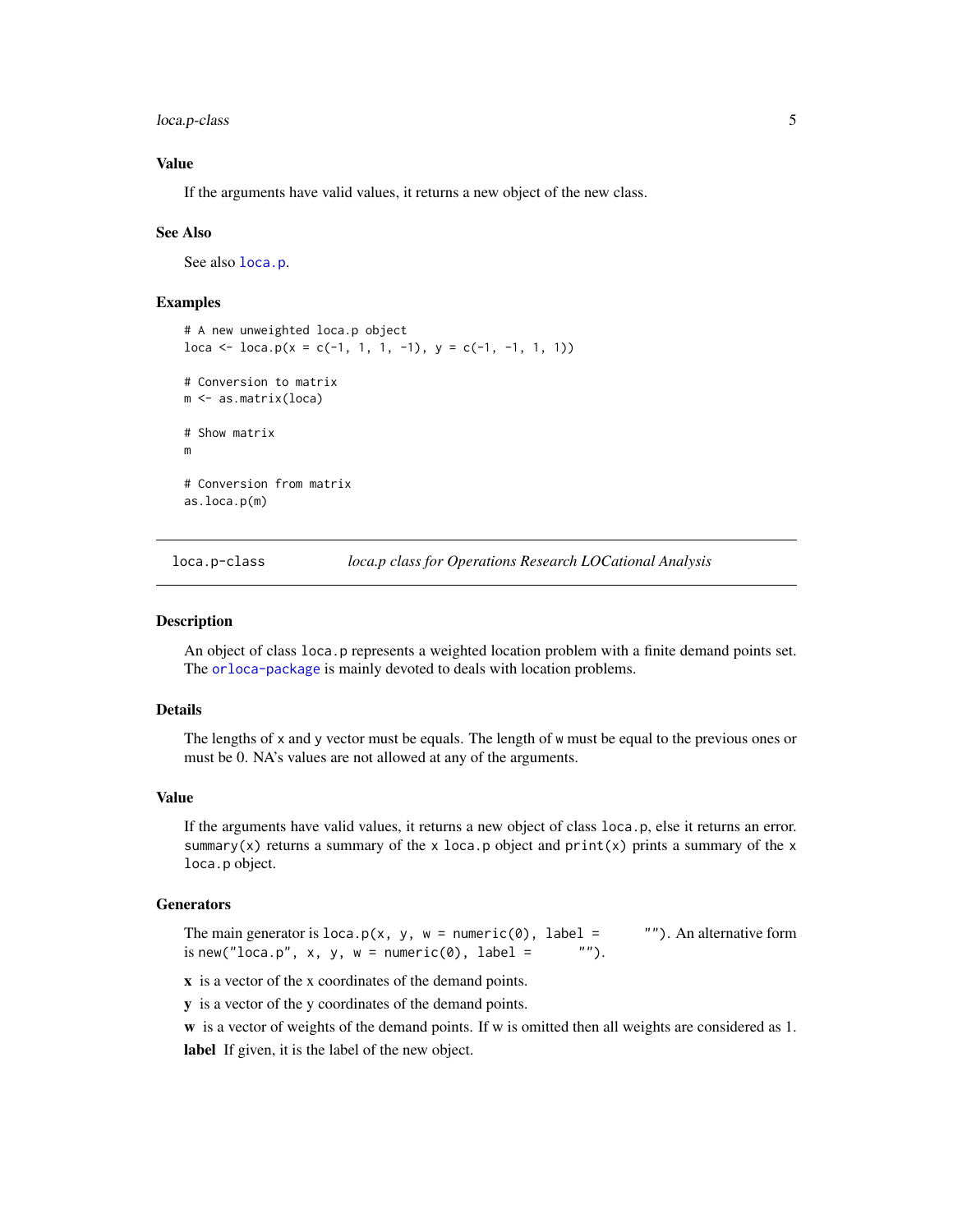# <span id="page-5-0"></span>See Also

See also [orloca-package](#page-1-1).

#### Examples

```
# A new unweighted loca.p object
loca \leftarrow loca.p(x = c(-1, 1, 1, -1), y = c(-1, -1, 1, 1))# or
loca \leftarrow new("loca.p", x = c(-1, 1, 1, -1), y = c(-1, -1, 1, 1))# An example with weights and name
\text{locb} \leftarrow \text{new("loca.p", x = c(-1, 1, 1, -1), y = c(-1, -1, 1, 1),w = c(1, 2, 1, 2), label = "Weighted case")
```
plot-methods *plot of loca.p class objects*

#### <span id="page-5-1"></span>Description

This method provides a graphical representations of an object of class loca.p.

#### Usage

```
## S3 method for class 'loca.p'
plot(x, xlab="", ylab="", main=gettext("Plot of loca.p object", domain = "R-orloca"),
   img=NULL, xlim=c(min(xleft, min(x@x)), max(xright, max(x@x))),
   ylim=c(min(ybottom, min(x@y)), max(ytop, max(x@y))),
   xleft=min(x@x), ybottom=min(x@y), xright=max(x@x),
   ytop=max(x@y), ...)
```

| x       | The loca. p object to plot.           |
|---------|---------------------------------------|
| xlab    | The label for x axis.                 |
| ylab    | The label for y axis.                 |
| main    | The main title for the plot.          |
| img     | A raster image to plot on background. |
| xlim    | Limit over the x axes of the plot.    |
| vlim    | Limit over the y axes of the plot.    |
| xleft   | The left position of the image.       |
| ybottom | The bottom position of the image.     |
| xright  | The right position of the image.      |
| ytop    | The top position of the image.        |
|         | Other graphical options.              |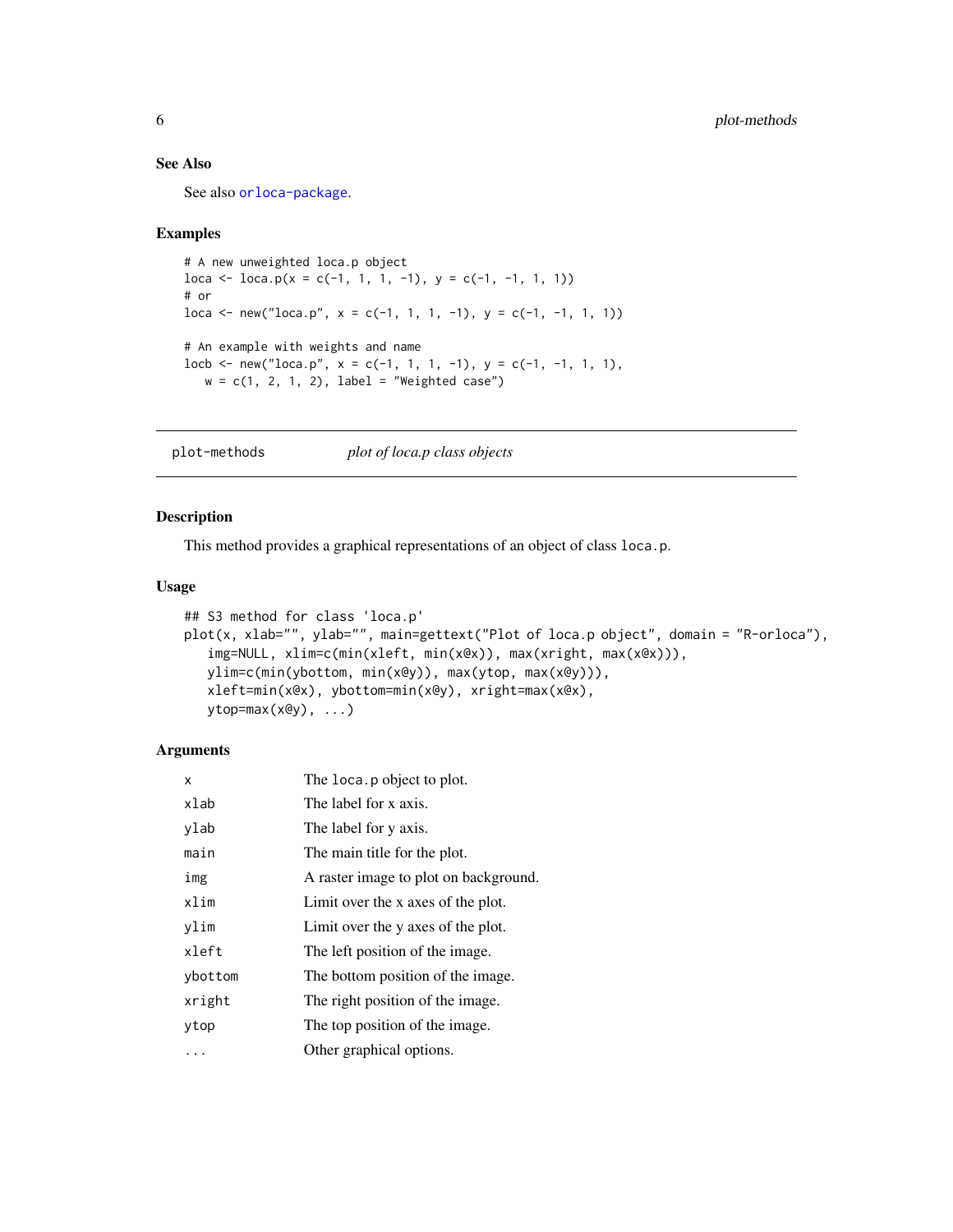#### <span id="page-6-0"></span>plot.zsum 7

# Details

The function plots the demand points with automatic limits evaluation.

#### Value

The function plots the required graphics.

#### See Also

See also [orloca-package](#page-1-1), [loca.p](#page-4-1) and [plot.zsum](#page-6-1).

#### Examples

```
# A new unweighted loca.p object
loca \leftarrow loca.p(x = c(-1, 1, 1, -1), y = c(-1, -1, 1, 1))# The plot of loca object
plot(loca)
```
<span id="page-6-1"></span>plot.zsum *Plots of the min-sum objective function*

#### Description

contour and persp provide two graphical representations of min-sum function (zsum).

#### Usage

```
## S3 method for class 'loca.p'
contour(x, lp=numeric(0), xmin=min(min(x@x), xleft),
   xmax=max(max(x@x), xright), ymin=min(min(x@y), ybottom),
   ymax=max(max(x@y), ytop), n=100, img=NULL, xleft=min(x@x),
   ybottom=min(x@y), xright=max(x@x), ytop=max(x@y), ...)
## S3 method for class 'loca.p'
persp(x, lp=numeric(0), xmin=min(x@x), xmax=max(x@x),
   ymin=min(x@y), ymax=max(x@y), n=100, ...)
```

| x    | The loca.p object to compute the objective.                           |
|------|-----------------------------------------------------------------------|
| lp   | If given, then $l_p$ norm will be used instead of the Euclidean norm. |
| xmin | The minimum value for x axis.                                         |
| xmax | The maximum value for x axis.                                         |
| ymin | The minimum value for y axis.                                         |
| ymax | The maximum value for y axis.                                         |
| n    | The number of divisions for grid.                                     |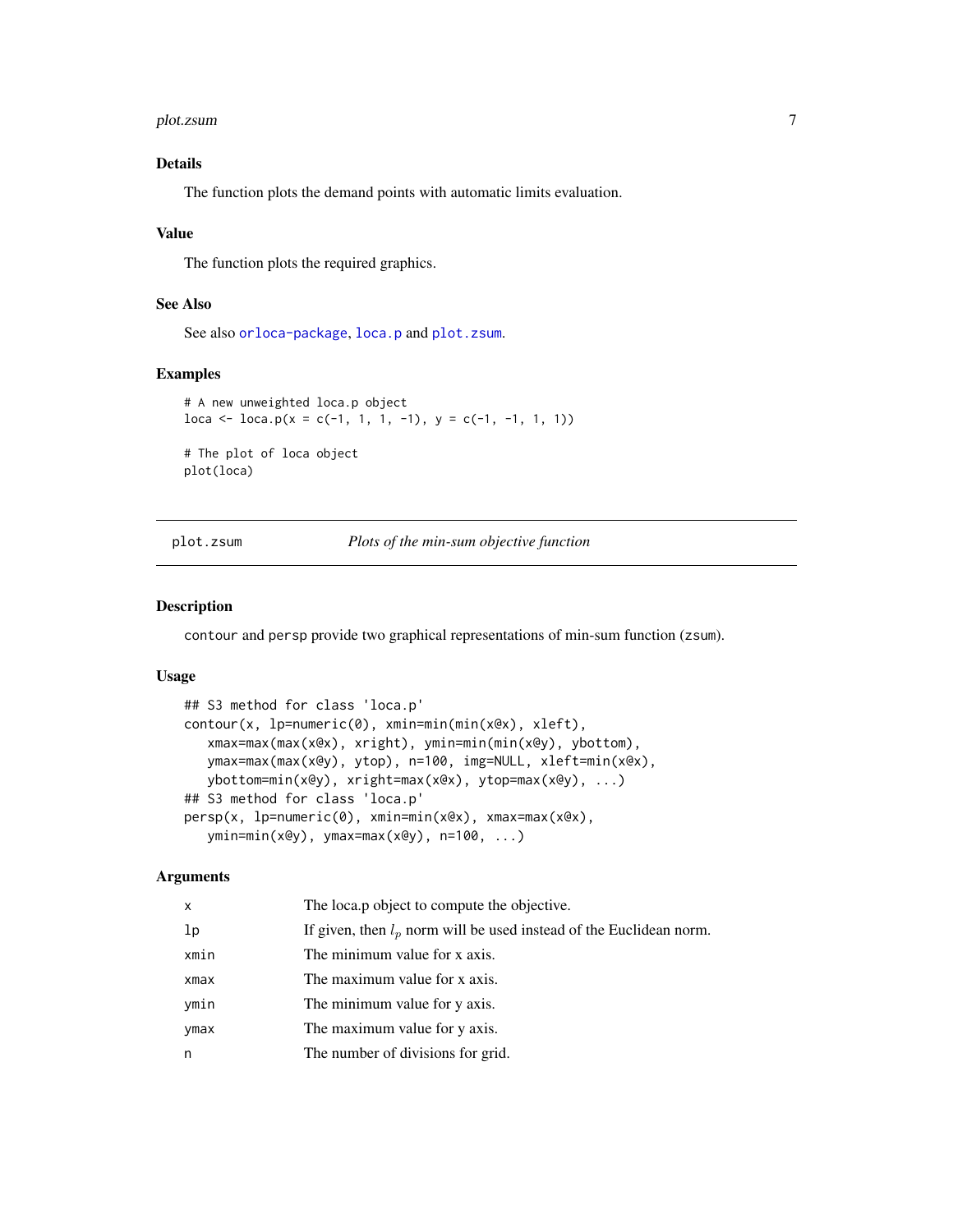<span id="page-7-0"></span>

| img     | A raster image to plot on background. |
|---------|---------------------------------------|
| xleft   | The left position of the image.       |
| ybottom | The bottom position of the image.     |
| xright  | The right position of the image.      |
| ytop    | The top position of the image.        |
|         | Other options.                        |

#### Details

If  $p < 1$  then  $l_p$  ara not a norm, so only  $p \geq 1$  are valid values.

#### Value

contour.loca.p plots a contour like graphics and persp.loca.p a 3D plot.

# See Also

See also [orloca-package](#page-1-1), [plot.loca.p](#page-5-1) and [loca.p](#page-4-1).

#### Examples

```
# A new unweighted loca.p object
loca \leftarrow loca.p(x = c(-1, 1, 1, -1), y = c(-1, -1, 1, 1))# The contour plot of min-sum function for loca (a loca.p object)
contour(loca)
# The 3D graphics
persp(loca)
```
# Description

rloca.p function returns a random instance of loca.p class object at a given rectangular region.

#### Usage

```
rloca.p(n, xmin = 0, xmax = 1, ymin = 0, ymax = 1,groups = 0, xgmin = xmin, xgmax = xmax, ygmin = ymin,
 ygmax = ymax)
```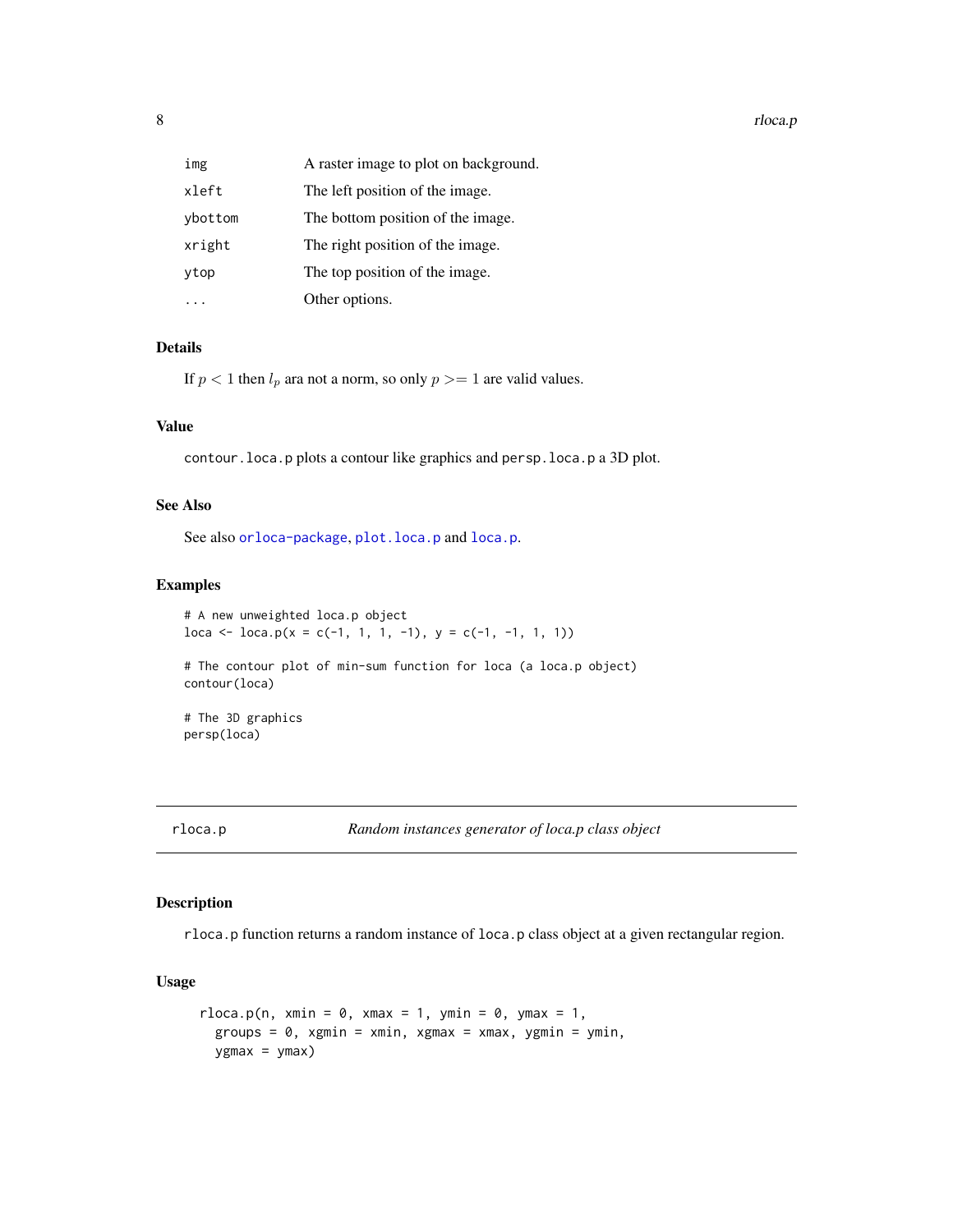#### rloca.p 9

#### Arguments

| n      | The number of demand points.                                                                                                             |
|--------|------------------------------------------------------------------------------------------------------------------------------------------|
| xmin   | Minimum value for the x coordinates of the demand points.                                                                                |
| xmax   | Maximum value for the x coordinates of the demand points.                                                                                |
| ymin   | Minimum value for the y coordinates of the demand points.                                                                                |
| ymax   | Maximum value for the y coordinates of the demand points.                                                                                |
| groups | The number of (almost) equal size groups to generate, or a list size of the groups<br>to generate. In the second case n will be ignored. |
| xgmin  | Minimum value for the x coordinate of demand points with respect to the group<br>reference point.                                        |
| xgmax  | Maximum value for the x coordinate of demand points with respect to the group<br>reference point.                                        |
| ygmin  | Minimum value for the y coordinate of demand points with respect to the group<br>reference point.                                        |
| ygmax  | Maximum value for the y coordinate of demand points with respect to the group<br>reference point.                                        |

# Details

n must be at least 1.

xmin must be less or equal than xmax.

ymin must be less or equal than ymax. If a non zero value is given for groups parameter, then a reference point for each group are generated. At second stage, the offset part for each demand point are generated, and added to the reference point generated at the first stage.

Note that groups  $= 1$  is not equivalent to the default value groups  $= 0$ , because in the first case a reference point are generated at the first stage.

# Value

If the arguments are valid values, it returns a new object of loca.p class, else it returns an error.

# See Also

See also [orloca-package](#page-1-1) and loca.p.

# Examples

```
# A random loca.p object at unit square with 5 demand points
rloca.p(5)
# At another region
rloca.p(10, xmin=-2, xmax=2, ymin=-2, ymax=2)
# Five groups
rloca.p(48, groups=5)
# Three unequal groups
rloca.p(1, groups=c(10, 7, 2))
```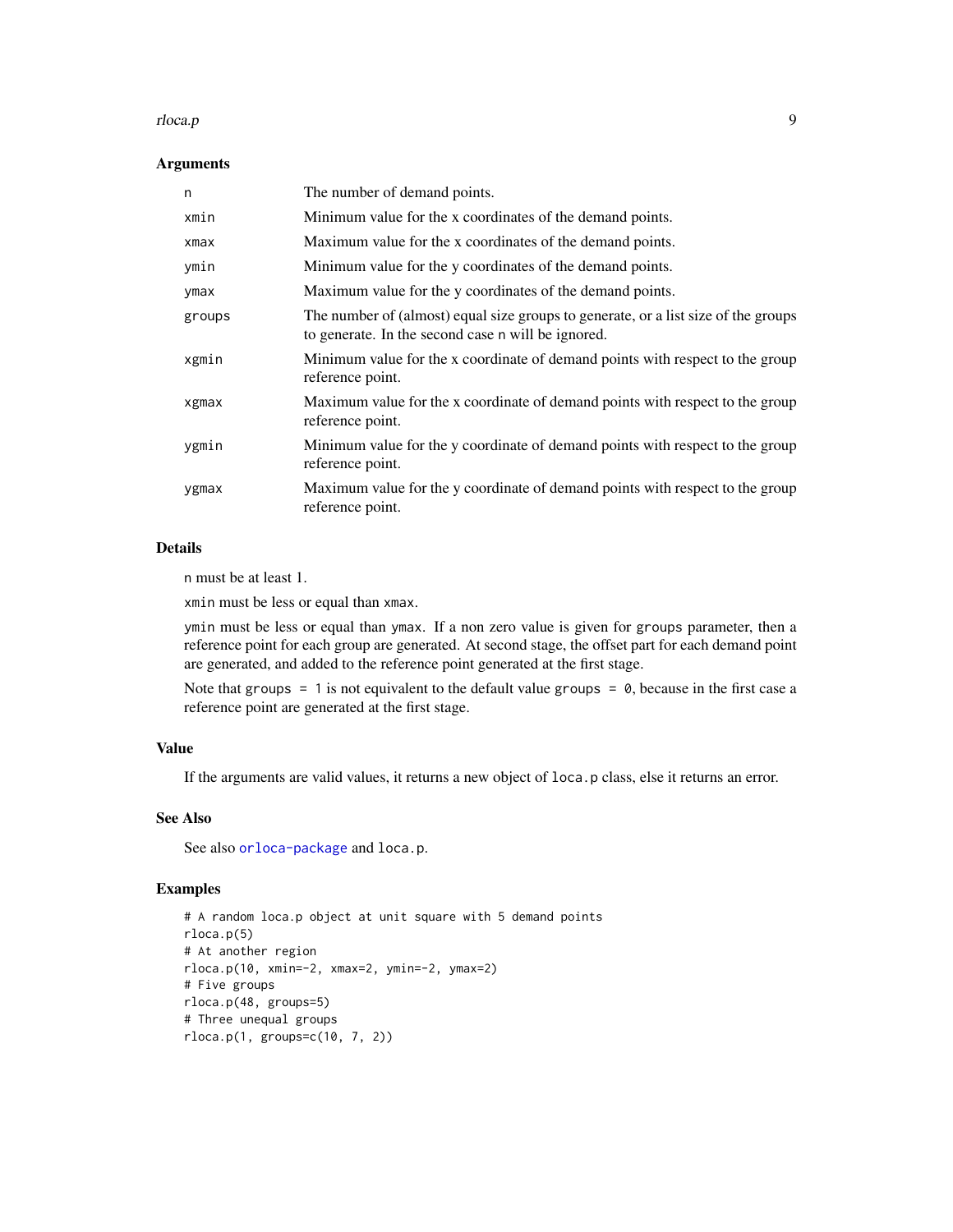#### <span id="page-9-2"></span><span id="page-9-1"></span><span id="page-9-0"></span>Description

The objective function and the gradient function for the min-sum location problem.

### Usage

```
zsum(o, x=0, y=0, 1p=numeric(0))
zsumgra(o, x=0, y=0, lp=numeric(0), partial=F)
```
#### Arguments

| $\circ$      | An object of loca. p class.                                                                                                        |
|--------------|------------------------------------------------------------------------------------------------------------------------------------|
| $\mathsf{x}$ | The x coordinate of the point to be evaluated.                                                                                     |
| y            | The y coordinate of the point to be evaluated.                                                                                     |
| 1p           | If given, then $l_n$ norm will be used instead of the Euclidean norm.                                                              |
| partial      | If $(x,y)$ is a demand point partial=T means ignore such point to compute the<br>gradient. This option is mainly for internal use. |

#### Value

z sum returns the objective function of the min-sum location problem,  $\sum_{a_i \in o} w_i d(a_i, (x, y))$ , where  $d(a_i, (x, y))$  gives the euclidean or the  $l_p$  distances between  $a_i$  and the point  $(x, y)$ .

zsumgra returns the gradient vector of the function zsum.

# See Also

See also [orloca-package](#page-1-1) and [zsummin](#page-13-1).

#### Examples

```
# A new unweighted loca.p object
loca <- loca.p(x = c(-1, 1, 1, -1), y = c(-1, -1, 1, 1))
# Evaluation of zsum at (0, 0)
zsum(loca)
# Evaluation of zsum at (1, 3)
zsum(loca, 1, 3)
# Compute the objective function at point (3, 4) using lp norm and p = 2.5zsum(loca, 3, 4, lp=2.5)
# The gradient function at (1,3)
zsumgra(loca, 1, 3)
```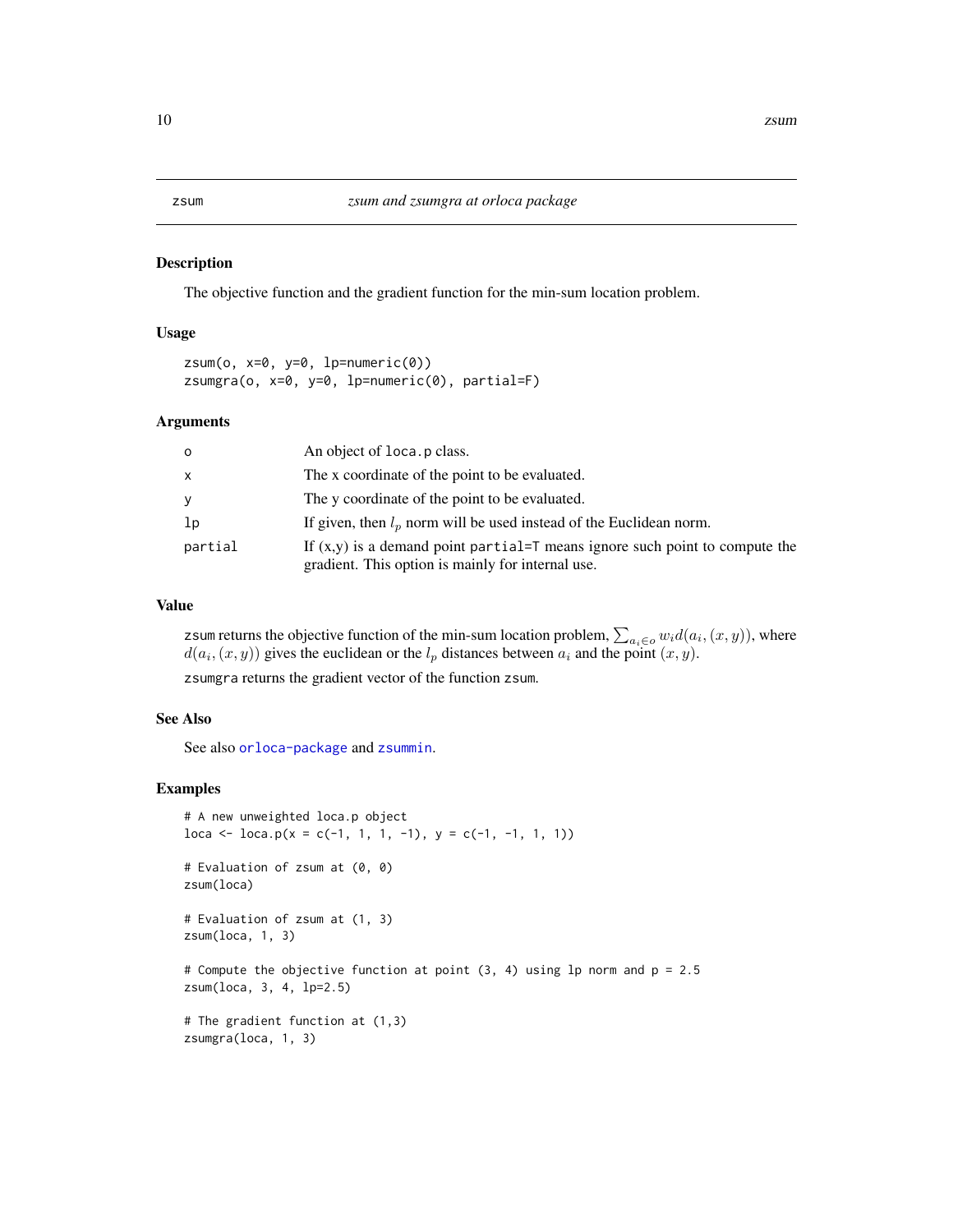<span id="page-10-0"></span>

### Description

zsum and zsumgra functions for the Euclidean norm  $(l_2)$ . Mainly for internal use.

#### Usage

zsuml2(o, x=0, y=0) zsuml2gra(o, x=0, y=0, partial=F)

#### Arguments

| $\circ$ | An object of loca. p class.                                                                                                              |
|---------|------------------------------------------------------------------------------------------------------------------------------------------|
| X       | The x coordinate of the point to be evaluated.                                                                                           |
| V       | The y coordinate of the point to be evaluated.                                                                                           |
| partial | If $(x,y)$ is a demand point partial= $\top$ means ignore such point to compute the<br>gradient. This option is mainly for internal use. |

#### Value

zsum12 returns the objective function of the min-sum location problem,  $\sum_{a_i \in o} w_i d(a_i, (x, y))$ , where  $d(a_i, (x, y))$  gives the euclidean distances between  $a_i$  and the point  $(x, y)$ .

zsumgra returns the gradient vector of the function zsum.

## See Also

See also [orloca-package](#page-1-1), [zsum](#page-9-1), [zsumgra](#page-9-2) and [zsummin](#page-13-1).

zsuml2min *zsuml2min at orloca package*

# Description

zsummin function for the Euclidean norm  $(l_2)$ . Mainly for internal use.

#### Usage

```
zsuml2min(o, x=0, y=0, max.iter=100, eps=1.e-3, verbose=FALSE,
   algorithm="weiszfeld", ...)
```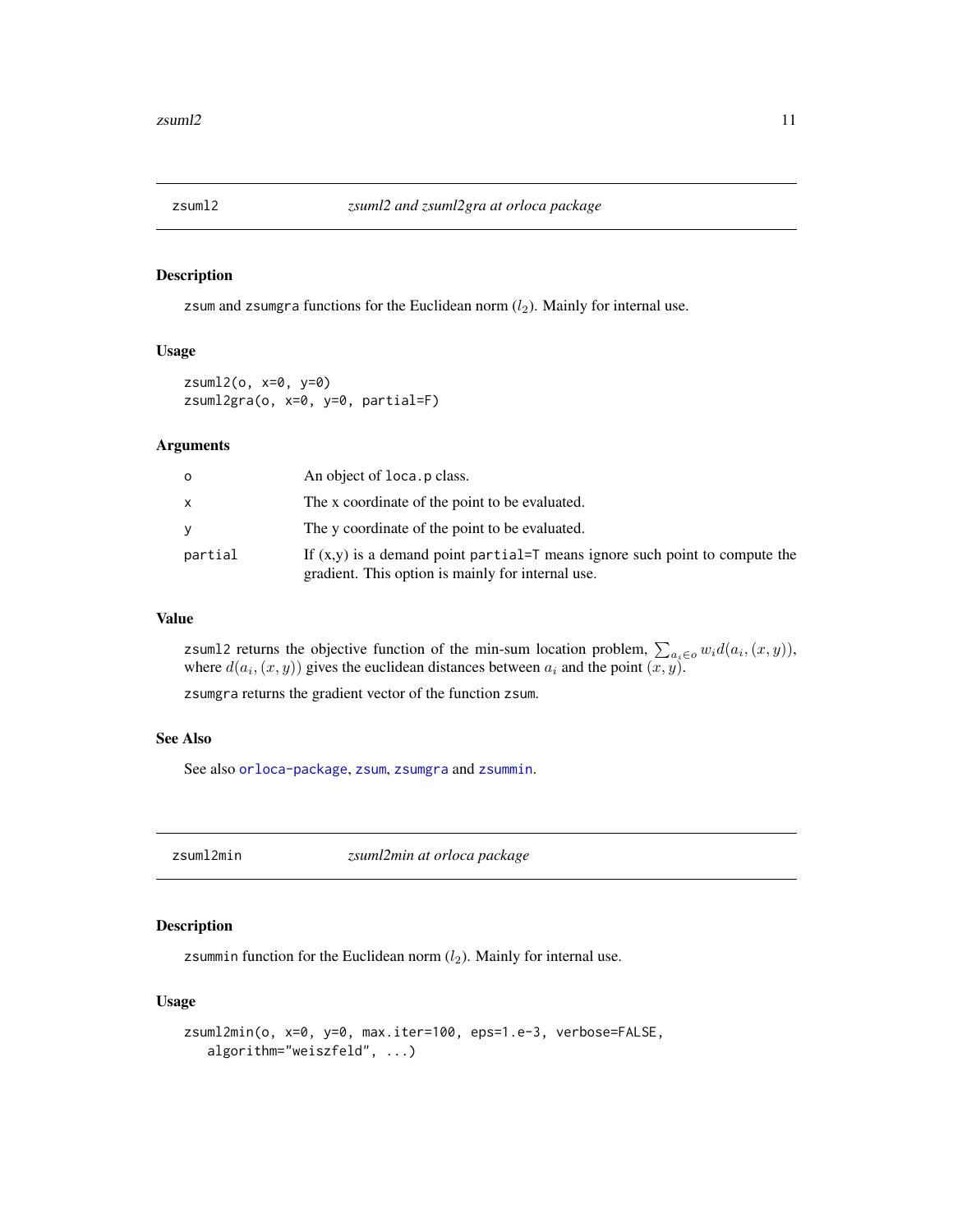<span id="page-11-0"></span>12 zsumlp

# Arguments

| $\circ$   | An object of loca.p class.                                                                                                                                                                                                                                                                                                                                                                                                                                              |
|-----------|-------------------------------------------------------------------------------------------------------------------------------------------------------------------------------------------------------------------------------------------------------------------------------------------------------------------------------------------------------------------------------------------------------------------------------------------------------------------------|
| x         | The x coordinate of the starting point.                                                                                                                                                                                                                                                                                                                                                                                                                                 |
| У         | The y coordinate of the starting point.                                                                                                                                                                                                                                                                                                                                                                                                                                 |
| max.iter  | Maximum number of iterations allowed.                                                                                                                                                                                                                                                                                                                                                                                                                                   |
| eps       | The module of the gradient in the stop rule.                                                                                                                                                                                                                                                                                                                                                                                                                            |
| verbose   | If TRUE the function produces detailed output.                                                                                                                                                                                                                                                                                                                                                                                                                          |
| algorithm | The method to be use. For this version of the package, the valid values are:<br>"gradient" or "g" for a gradient based method, "search" or "s" for local search<br>method (this option is deprecated), "ucminf" or "u" for optimization with ucminf<br>from ucminf package, and "weiszfeld" or "w" for the weiszfeld method or any<br>of the valid method for optim function, now "Nelder-Mead", "BFGS", "CG",<br>"L-BFGS-B", "SANN". "weiszfeld" is the default value. |
| $\ddotsc$ | Other options for optimization algorithms.                                                                                                                                                                                                                                                                                                                                                                                                                              |

#### Value

zsuml2min returns an array with the coordinates of the solution point.

### See Also

See also [orloca-package](#page-1-1), [zsummin](#page-13-1), [loca.p](#page-4-1) and [zsum](#page-9-1).

| zsumlp | zsumlp and zsumlpgra at orloca package |  |
|--------|----------------------------------------|--|
|        |                                        |  |

# Description

zsum and zsumgra functions with  $l_p$  norm. Mainly for internal use.

# Usage

```
zsumlp(o, x=0, y=0, p=2)
zsumlpgra(o, x=0, y=0, p=2, partial=F)
```

| o       | An object of loca. p class.                                                                                                        |
|---------|------------------------------------------------------------------------------------------------------------------------------------|
| x       | The x coordinate of the point to be evaluated.                                                                                     |
|         | The y coordinate of the point to be evaluated.                                                                                     |
| D       | The $l_n$ norm to use.                                                                                                             |
| partial | If $(x,y)$ is a demand point partial=T means ignore such point to compute the<br>gradient. This option is mainly for internal use. |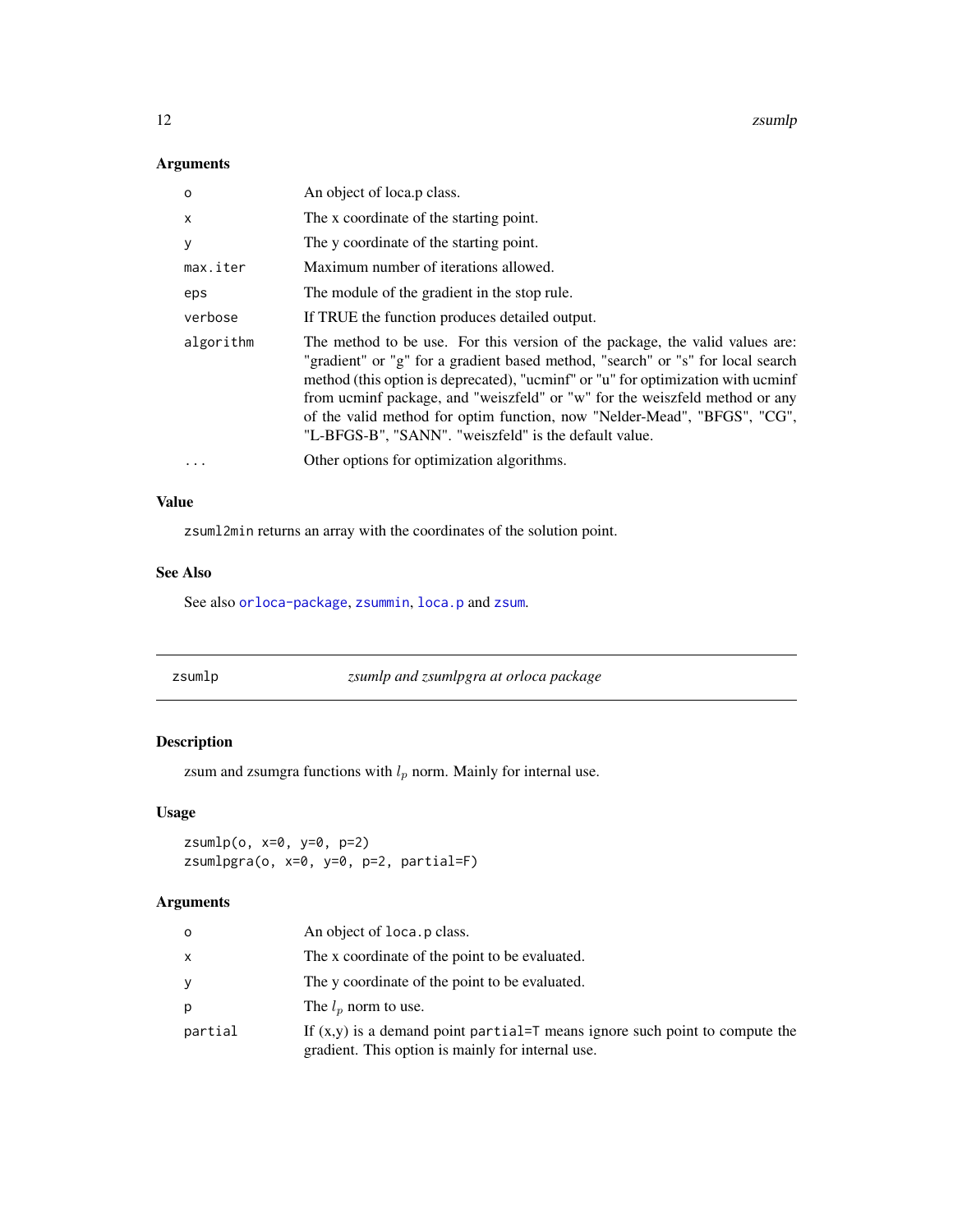# <span id="page-12-0"></span>zsumlpmin 13

# Details

If  $p < 1$  then  $l_p$  are not a norm, so only  $p \geq 1$  are valid values.

#### Value

zsumlp returns the objective function of the min-sum location problem with  $l_p$  norm,  $\sum_{a_i \in o} w_i d(a_i, (x, y))$ , where  $d(a_i, (x, y))$  gives the distances between  $a_i$  and the point  $(x, y)$  using  $l_p$  norm. zsumlpgra returns the gradient vector of the function zsumlp.

#### Note

Since  $l_2$  norm is the Euclidean norm, when  $p = 2$  zsumlp are equal to zsum, and zsumlpgra are equal to zsumgra. But the computations involved are greater for the firsts form.

#### See Also

See also [zsum](#page-9-1), [orloca-package](#page-1-1) and [zsumlpmin](#page-12-1).

<span id="page-12-1"></span>zsumlpmin *zsumlpmin at orloca package*

#### Description

zsummin function with  $l_p$  norm. Mainly for internal use.

#### Usage

```
zsumlpmin(o, x=0, y=0, p=2, max.iter=100, eps=1.e-3,
   verbose=FALSE, algorithm="weiszfeld", ...)
```

| $\circ$      | An object of loca.p class.                                                                                                                                                                                                                                                                                                                                                                                                                                              |
|--------------|-------------------------------------------------------------------------------------------------------------------------------------------------------------------------------------------------------------------------------------------------------------------------------------------------------------------------------------------------------------------------------------------------------------------------------------------------------------------------|
| $\mathsf{x}$ | The x coordinate of the starting point.                                                                                                                                                                                                                                                                                                                                                                                                                                 |
| У            | The y coordinate of the starting point.                                                                                                                                                                                                                                                                                                                                                                                                                                 |
| p            | p value for $l_p$ norm.                                                                                                                                                                                                                                                                                                                                                                                                                                                 |
| max.iter     | Maximum number of iterations allowed.                                                                                                                                                                                                                                                                                                                                                                                                                                   |
| eps          | The module of the gradient in the stop rule.                                                                                                                                                                                                                                                                                                                                                                                                                            |
| verbose      | If TRUE, then the function produces detailed output.                                                                                                                                                                                                                                                                                                                                                                                                                    |
| algorithm    | The method to be use. For this version of the package, the valid values are:<br>"gradient" or "g" for a gradient based method, "search" or "s" for local search<br>method (this option is deprecated), "ucminf" or "u" for optimization with ucminf<br>from ucminf package, and "weiszfeld" or "w" for the weiszfeld method or any<br>of the valid method for optim function, now "Nelder-Mead", "BFGS", "CG",<br>"L-BFGS-B", "SANN". "weiszfeld" is the default value. |
|              | Other options for optimization algorithms.                                                                                                                                                                                                                                                                                                                                                                                                                              |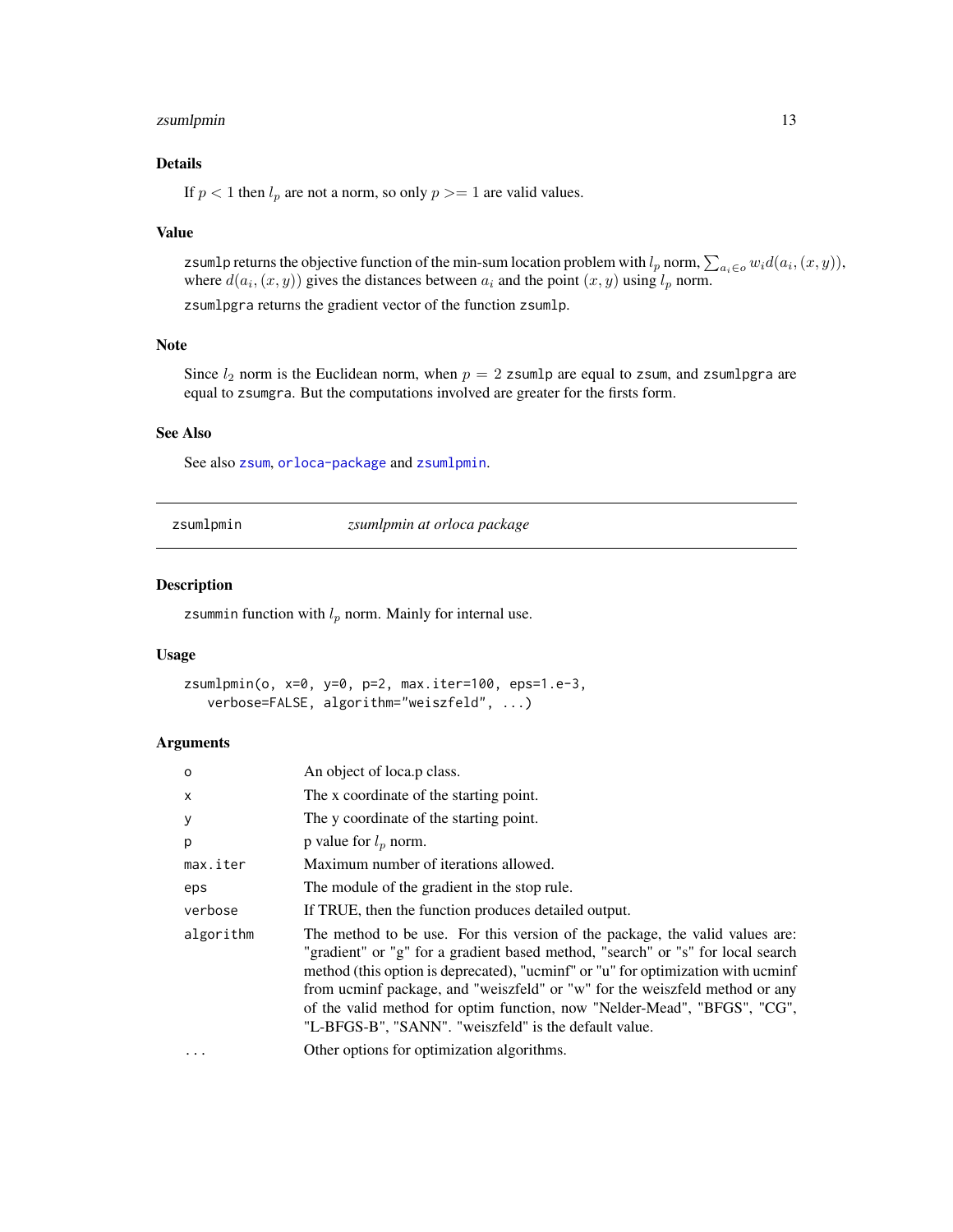#### <span id="page-13-0"></span>14 zsummin

# Details

If  $p < 1$  then  $l_p$  is not a norm, so only  $p \geq 1$  are valid values.

# Value

zsumlpmin returns an array with the coordinates of the solution point.

#### Note

Since  $l_2$  norm is the Euclidean norm, when  $p = 2$  zsumlpmin are equal to zsummin. But the computations involved are greater for the first form.

# See Also

See also [zsummin](#page-13-1), [orloca-package](#page-1-1), [loca.p](#page-4-1) and [zsum](#page-9-1).

<span id="page-13-1"></span>

| zsummın |  |
|---------|--|
|         |  |

zsummin *zsummin at orloca package*

#### Description

Solve the min-sum location problem for a given loca.p class object.

# Usage

```
zsummin(o, x=0, y=0, lp=numeric(0), max.iter=100, eps=1.e-3,
  verbose=FALSE, algorithm="weiszfeld", ...)
```

| O         | An object of loca.p class.                                                                                                                                                                                                                                                                                                                                                                                                                     |
|-----------|------------------------------------------------------------------------------------------------------------------------------------------------------------------------------------------------------------------------------------------------------------------------------------------------------------------------------------------------------------------------------------------------------------------------------------------------|
| X         | The x coordinate of the starting point.                                                                                                                                                                                                                                                                                                                                                                                                        |
| У         | The y coordinate of the starting point.                                                                                                                                                                                                                                                                                                                                                                                                        |
| 1p        | If given, the $l_p$ norm will be used instead of the Euclidean norm.                                                                                                                                                                                                                                                                                                                                                                           |
| max.iter  | Maximum number of iterations allowed.                                                                                                                                                                                                                                                                                                                                                                                                          |
| eps       | The module of the gradient in the stop rule.                                                                                                                                                                                                                                                                                                                                                                                                   |
| verbose   | If TRUE the function produces detailed output.                                                                                                                                                                                                                                                                                                                                                                                                 |
| algorithm | The algorithm to be use. For this version of the package, the valid values are:<br>"gradient" or "g" for a gradient based method, "search" or "s" for local search<br>method, "ucminf" or "u" for optimization with ucminf from ucminf package,<br>and "weiszfeld" or "w" for the Weiszfeld method or any of the valid method for<br>optim function, now "Nelder-Mead", "BFGS", "CG", "L-BFGS-B", "SANN".<br>"weiszfeld" is the default value. |
| $\cdots$  | Other options for optimization algorithms.                                                                                                                                                                                                                                                                                                                                                                                                     |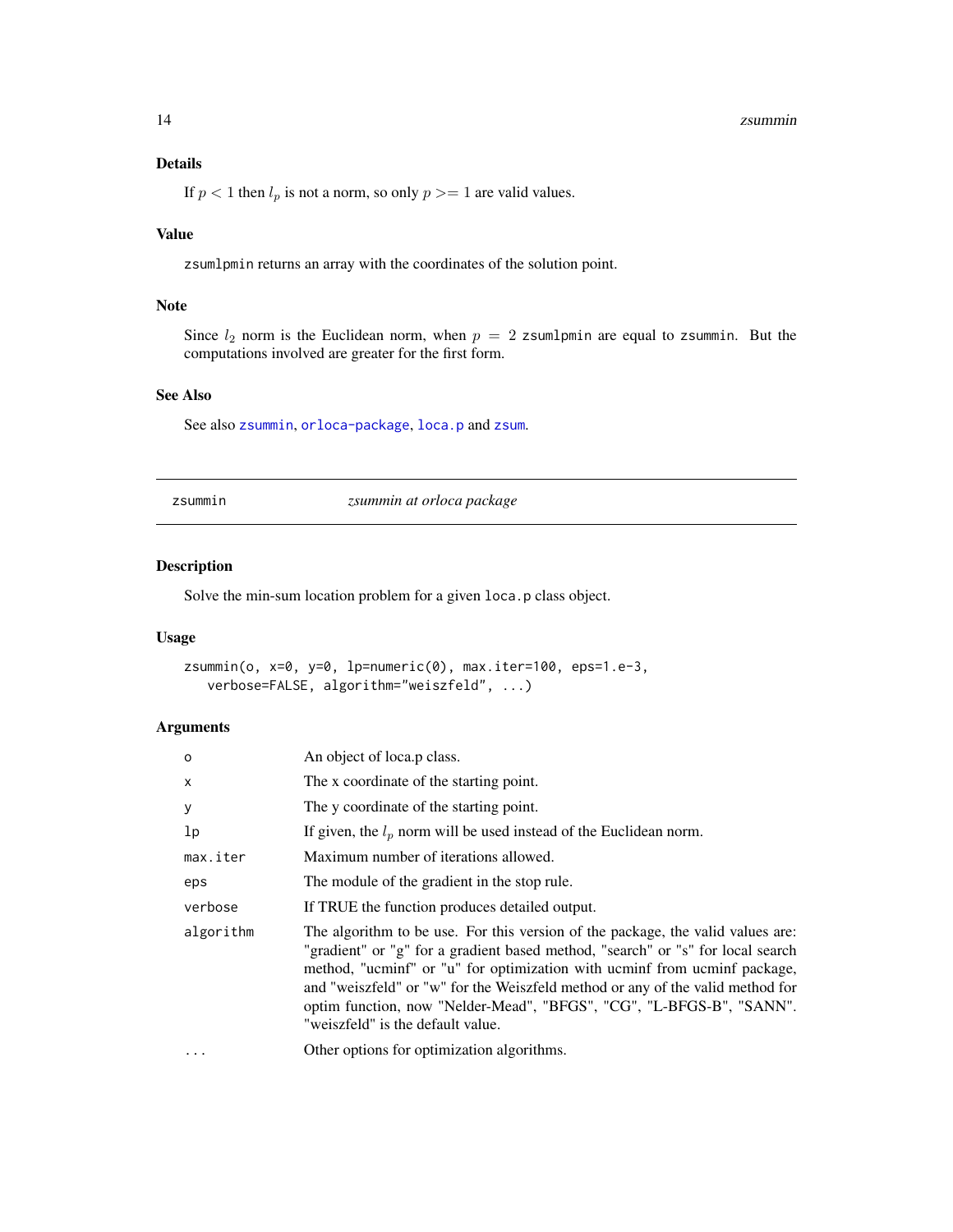#### <span id="page-14-0"></span>zsummin the contract of the contract of the contract of the contract of the contract of the contract of the contract of the contract of the contract of the contract of the contract of the contract of the contract of the co

# Details

If  $p < 1$  thus  $l_p$  is not a norm, so, only  $p \ge 1$  are valid values.

# Value

zsummin returns an array with the coordinates of the solution point.

# See Also

See also [orloca-package](#page-1-1), [loca.p](#page-4-1) and [zsum](#page-9-1).

# Examples

```
# A new unweighted loca.p object
loca <- loca.p(x = c(-1, 1, 1, -1), y = c(-1, -1, 1, 1))
```
# Compute the minimum sol<-zsummin(loca)

# Show the result sol

# Evaluation of the objective function at solution point zsum(loca, sol[1], sol[2])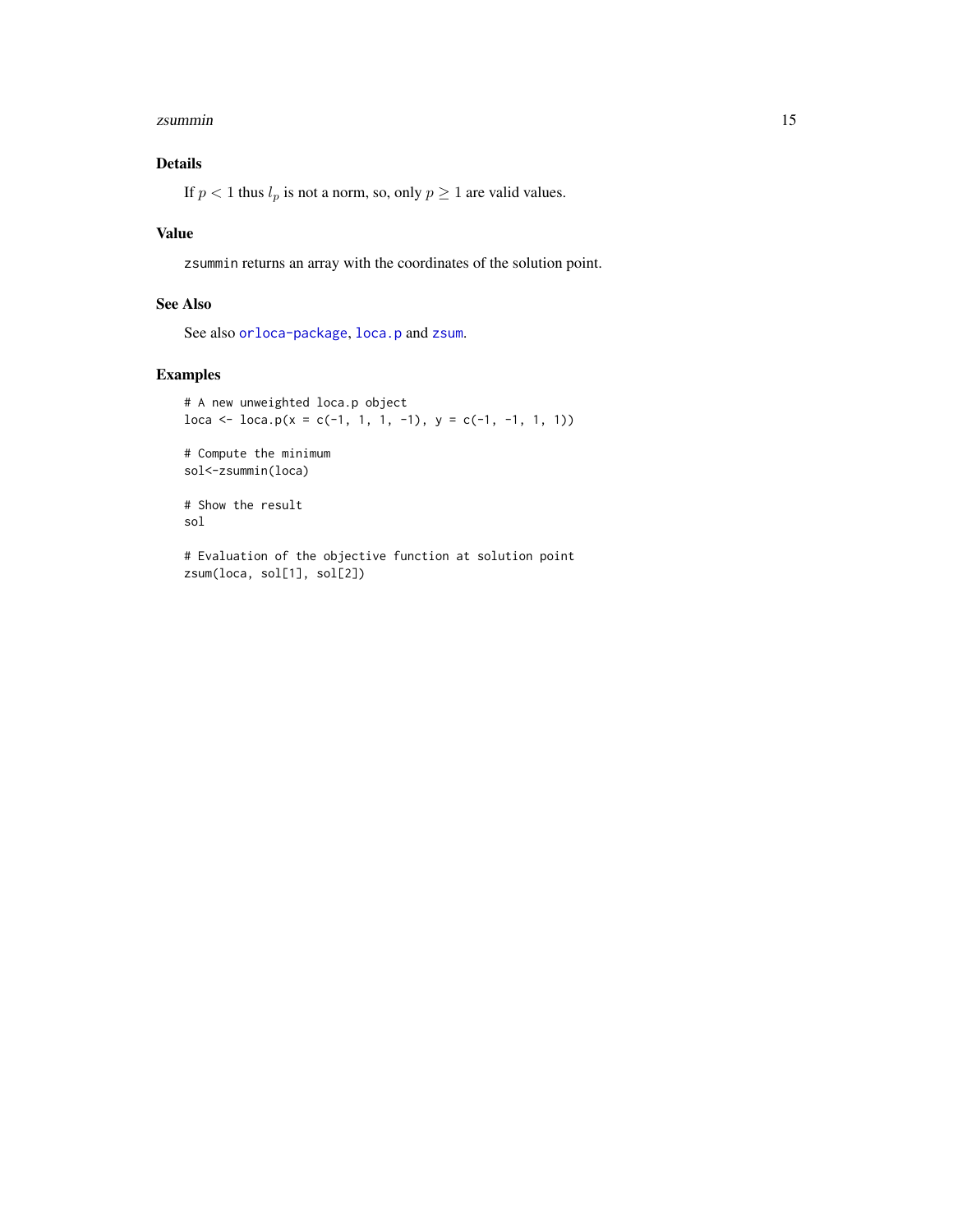# <span id="page-15-0"></span>**Index**

∗Topic andalusia andalusia-data, [3](#page-2-0) ∗Topic classes as-methods, [4](#page-3-0) loca.p-class, [5](#page-4-0) plot-methods, [6](#page-5-0) plot.zsum, [7](#page-6-0) zsum, [10](#page-9-0) zsuml2, [11](#page-10-0) zsuml2min, [11](#page-10-0) zsumlp, [12](#page-11-0) zsumlpmin, [13](#page-12-0) zsummin, [14](#page-13-0) ∗Topic datagen rloca.p, [8](#page-7-0) ∗Topic datasets andalusia-data, [3](#page-2-0) ∗Topic data andalusia-data, [3](#page-2-0) ∗Topic hplot plot-methods, [6](#page-5-0) plot.zsum, [7](#page-6-0) ∗Topic methods as-methods, [4](#page-3-0) ∗Topic optimize loca.p-class, [5](#page-4-0) orloca-package, [2](#page-1-0) zsum, [10](#page-9-0) zsuml2, [11](#page-10-0) zsuml2min, [11](#page-10-0) zsumlp, [12](#page-11-0) zsumlpmin, [13](#page-12-0) zsummin, [14](#page-13-0) ∗Topic package orloca-package, [2](#page-1-0) andalusia *(*andalusia-data*)*, [3](#page-2-0) andalusia-data, [3](#page-2-0) as,loca.p-method *(*as-methods*)*, [4](#page-3-0)

as-methods, [4](#page-3-0)

as.data.frame *(*as-methods*)*, [4](#page-3-0) as.data.frame,loca.p-method *(*as-methods*)*, [4](#page-3-0) as.data.frame.loca.p *(*as-methods*)*, [4](#page-3-0) as.loca.p *(*as-methods*)*, [4](#page-3-0) as.loca.p,data.frame-method *(*as-methods*)*, [4](#page-3-0) as.loca.p,matrix-method *(*as-methods*)*, [4](#page-3-0) as.loca.p.data.frame *(*as-methods*)*, [4](#page-3-0) as.loca.p.matrix *(*as-methods*)*, [4](#page-3-0) as.matrix *(*as-methods*)*, [4](#page-3-0) as.matrix,loca.p-method *(*as-methods*)*, [4](#page-3-0) as.matrix.loca.p *(*as-methods*)*, [4](#page-3-0) contour,loca.p-method *(*plot.zsum*)*, [7](#page-6-0) contour.loca.p *(*plot.zsum*)*, [7](#page-6-0) initialize,loca.p-method *(*loca.p-class*)*, [5](#page-4-0) loca.p, *[5](#page-4-0)*, *[7,](#page-6-0) [8](#page-7-0)*, *[12](#page-11-0)*, *[14,](#page-13-0) [15](#page-14-0)* loca.p *(*loca.p-class*)*, [5](#page-4-0) loca.p-class, [5](#page-4-0) orloca-package, [2](#page-1-0) persp,loca.p-method *(*plot.zsum*)*, [7](#page-6-0) persp.loca.p *(*plot.zsum*)*, [7](#page-6-0) plot,loca.p-method *(*plot-methods*)*, [6](#page-5-0) plot-methods, [6](#page-5-0) plot.loca.p, *[8](#page-7-0)* plot.loca.p *(*plot-methods*)*, [6](#page-5-0) plot.zsum, *[7](#page-6-0)*, [7](#page-6-0) print,loca.p-method *(*loca.p-class*)*, [5](#page-4-0) print.loca.p *(*loca.p-class*)*, [5](#page-4-0) rloca.p, [8](#page-7-0) summary,loca.p-method *(*loca.p-class*)*, [5](#page-4-0)

summary-method *(*loca.p-class*)*, [5](#page-4-0)